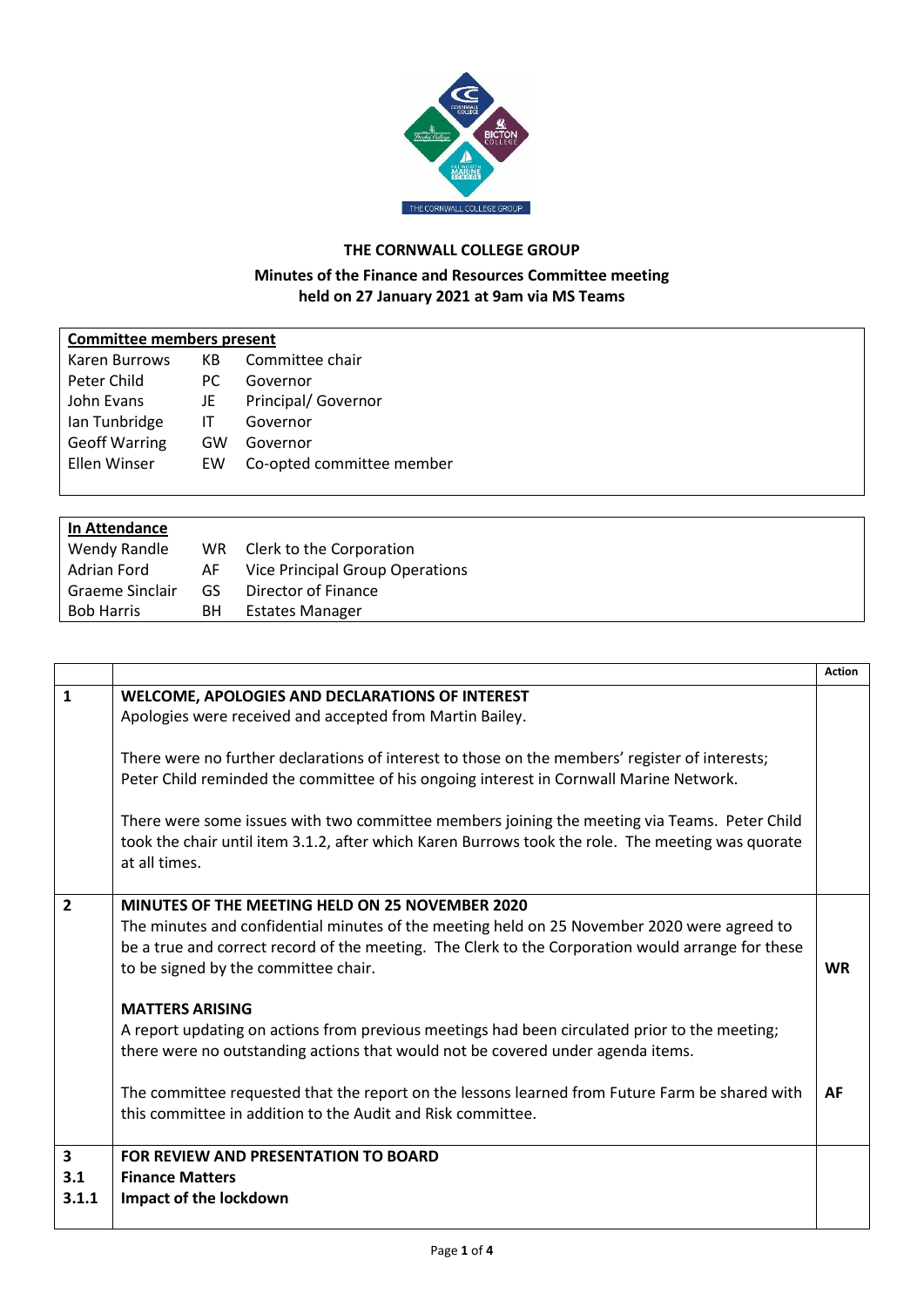The Vice Principal Group Operations presented on the financial impact of the current UK lockdown due to Covid on The Cornwall College Group (TCCG). The following highlights were noted:

- As seen across the sector, there are changes to the forecasted results.
- The impact on Cornwall College Management Services (CCMS) (Concorde) was highlighted; the predicted £100k profit has moved to a £72k deficit, a negative movement of £172k.
- There is no risk to funding linked with the 16-19 year old provision.
- The potential risk associated with not delivering on the Adult Education provision was noted; TCCG are operating on the assumption that there will be a full clawback of these funds (further detail under item 3.1.2).
- There is an allocation of £300k for ensuring a Covid secure environments across all sites.
- Income has reduced by £800k due to Covid.

It was noted that due to lagged funding, connected to the additional learners achieved by TCCG, there will be an increase of £2.5m in the next financial year; 2021/ 2022 will reflect a more realistic portrayal of the organisation's finances.

## **3.1.2 Financial update**

The management accounts for December had been circulated to the Board prior to the meeting. The presentation on the impact of the current lockdown under item 3.1.1 had covered many of the highlights.

The committee reflected on the variances on the Income and Expenditure tables (I&E), primarily driven by CCMS. The committee revisited the request to have CCMS reported as a subsidiary to enable a more accurate representation of TCCG finances. It was noted that CCMS is now reported on separate lines across all categories of the I&E, to remove CCMS completely would impact on data reported to the Education, Skills and Funding Agency (ESFA) such as staff ratios, this would need to be explored with the ESFA.

The annual allocation for the Adult Education budget is approximately £4.8m, received monthly. Should TCCG drop below a certain tolerance then the full annual amount can be claw backed. The Adult Education budget was previously reduced due to Covid, due to the current lockdown the forecast is now below budget. Last year, due to Covid, the ESFA reduced the tolerance from 97% down to 68%, as TCCG achieved above this percentage they retained their full allocation. If the tolerance for allocation is reduced again this year and TCCG achieve the revised expectation, the full allocation would be received.

A committee member requested a discussion on Debtors at a future meeting to understand why TCCG continually holds a high number of 90 day plus debt. It was reported that Debtors have increased in the last month, TCCG have put in place additional resources to review and write off debt where needed. The committee requested that the Debtor's ledger be reviewed with proposals for debt write offs to be considered at the next committee meeting in March.

The committee considered the Deep Blue Sounds (DBS) provision; further details contained in the confidential minutes.

## **3.1.3 Balanced Scorecard/ KPIs update**

The Balanced Scorecard had been circulated the day before the meeting. The document brings together the strategic aims, is reviewed with the Executive Leadership Team (ELT) and contains a comparison with the previous year to allow for trend analysis. There were no major concerns to report, the following highlights were noted:

- **There have been some HE withdrawals due to learners not being able to move to Cornwall.**
- Maintaining learner engagement and therefore attendance in English and Maths through the lockdown is a challenge; significant time has been spent on this theme at the recent ELT.
- **The government have stated they will not clawback funds for work based learning.**
- Staff FTE value has increased due to retaining DBS for a further year and increased learner numbers achieved by TCCG.

**WR/ AF**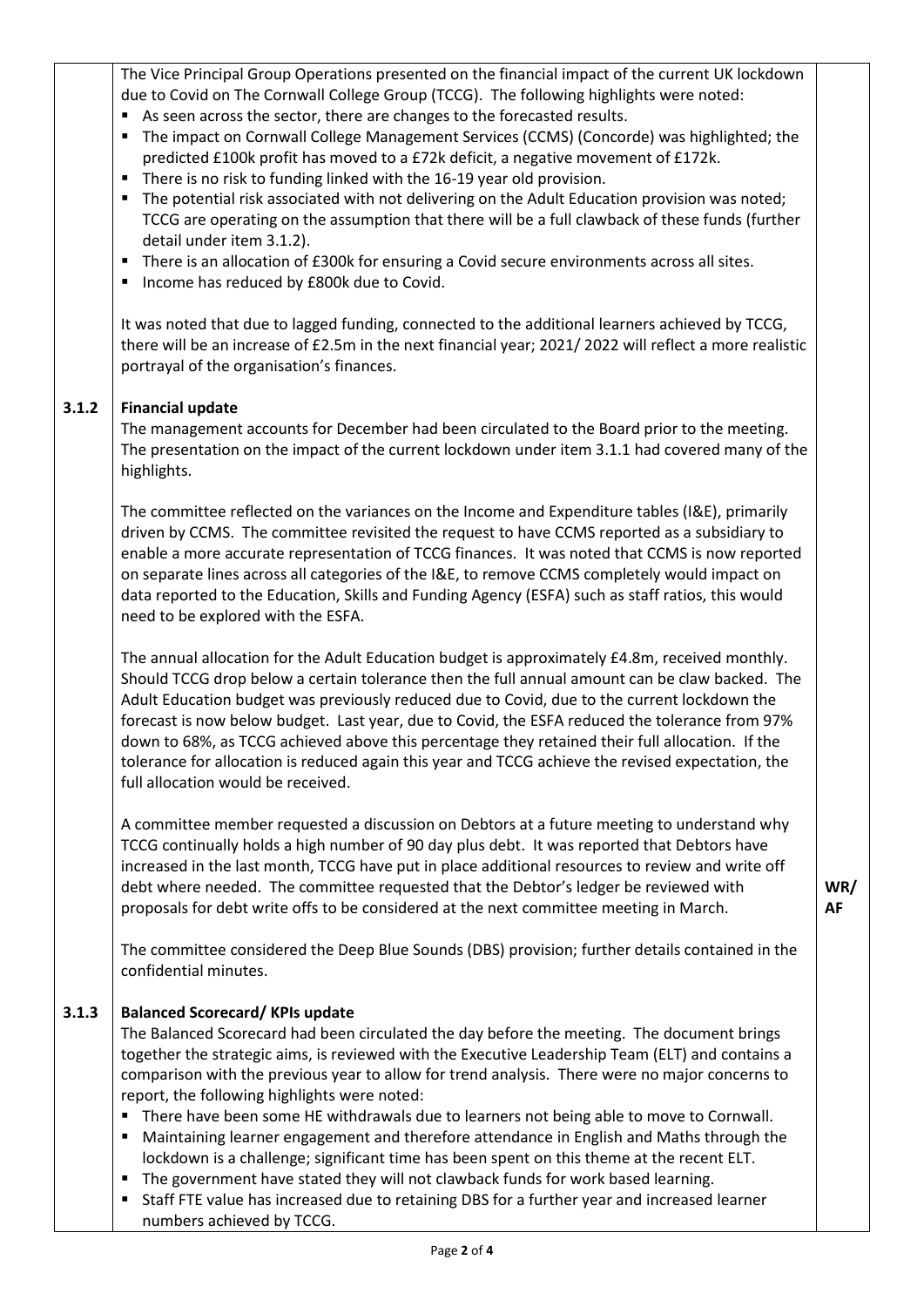|          | Agency spend is over budget, this is due to additional contract cleaning due to Covid, staff<br>shortages at Bicton prior to appointments being made and appointment of Covid testers.<br>Staff cost as percentage of income is slightly higher due to additional staff required to support<br>٠<br>an increase in learners.<br>The average group size has been heavily impacted due to Covid and social distancing.<br>٠<br>The reduced target, due to Covid, for Apprenticeships is expected to be achieved.<br>٠<br>Apprentices in learning; the data reflects TCCG intend to finish these apprentices.<br>٠<br>Partnerships; further detail on KS4 academies and 14-16 students will be presented at the<br>٠<br>Board Strategy Day. The students joined for a practical offer, it has been difficult to deliver this<br>provision as planned; numbers will increase for the next academic year.<br>The KPIs were reviewed; it was highlighted that the percentage market share for St Austell and<br>Camborne sites needs to increase.                                                                                                                                                                                                                                                                                                                                                                                                                                                                                                                                                                                                |  |
|----------|--------------------------------------------------------------------------------------------------------------------------------------------------------------------------------------------------------------------------------------------------------------------------------------------------------------------------------------------------------------------------------------------------------------------------------------------------------------------------------------------------------------------------------------------------------------------------------------------------------------------------------------------------------------------------------------------------------------------------------------------------------------------------------------------------------------------------------------------------------------------------------------------------------------------------------------------------------------------------------------------------------------------------------------------------------------------------------------------------------------------------------------------------------------------------------------------------------------------------------------------------------------------------------------------------------------------------------------------------------------------------------------------------------------------------------------------------------------------------------------------------------------------------------------------------------------------------------------------------------------------------------------------|--|
| 3.2      | <b>Property Matters update</b><br>A confidential paper had been circulated prior to the meeting. It was noted that TCCG have<br>exchanged on Saltash with no clawback. Further highlights are contained in the confidential<br>minutes.                                                                                                                                                                                                                                                                                                                                                                                                                                                                                                                                                                                                                                                                                                                                                                                                                                                                                                                                                                                                                                                                                                                                                                                                                                                                                                                                                                                                    |  |
| 4<br>4.1 | <b>CAPITAL PROGRAMME UPDATE</b><br><b>Grant funding update</b><br>A progress report on capital grant funding had been circulated prior to the meeting. The following<br>discussion points were noted:<br>The committee were assured that relevant approval and procurement processes are followed<br>for grant funded projects and that matters are bought to committee in line with delegated<br>decision powers.<br>Initially, projects supported under the Condition Fund had to be completed by the end of March<br>٠<br>2021. This timeline has been extended which allows the College to include a larger 26 week<br>project.<br>In response to a committee member query about why TCCG had preferred air source heating<br>٠<br>over ground source heating, it was explained that retro fitting air source is more suitable to<br><b>TCCG</b> buildings.<br>A committee member asked for clarity on TCCG's involvement with the Eden Learning proposal<br>٠<br>at Lostwithiel; further clarity is being sought by the Principal.<br>The committee reflected on the G7 summit being held in Cornwall and the opportunities to<br>٠<br>promote TCCG during this time.<br>A committee member suggested TCCG briefly outline how they would like the Camborne site to<br>look for the longer term. The property strategy being developed will incorporate Camborne.<br>A discussion took place regarding the Camborne and Rosewarne sites, it was understood that<br>٠<br>due to no synergy between the curriculums the campuses are most effective operating<br>separately.<br>One item is contained in the confidential minutes.<br>٠ |  |
| 4.2      | <b>Capital allocation update</b><br>A presentation was provided to the committee outlining the capital strategy for the organisation.<br>A copy of the presentation was uploaded to the Finance and Resources Teams channel.<br>A consequence of the historic financial position of TCCG has been the under investment in capital<br>for many years, therefore there was no formal capital expenditure process in place; this year TCCG<br>have £1.5m to invest across the sites. TCCG undertook staff consultation on capital investment<br>needs, with projects presented to ELT who rationalised and prioritised projects; ELT hold<br>responsibility for authorisation. It was reported that £800k of the £1.5m has been spent this year<br>to date. It was confirmed that proposals are made by staff on a consistent basis and checked by<br>Finance. It was noted that some Capital funds may need to be retained as a cash cushion due to<br>Covid.                                                                                                                                                                                                                                                                                                                                                                                                                                                                                                                                                                                                                                                                                |  |